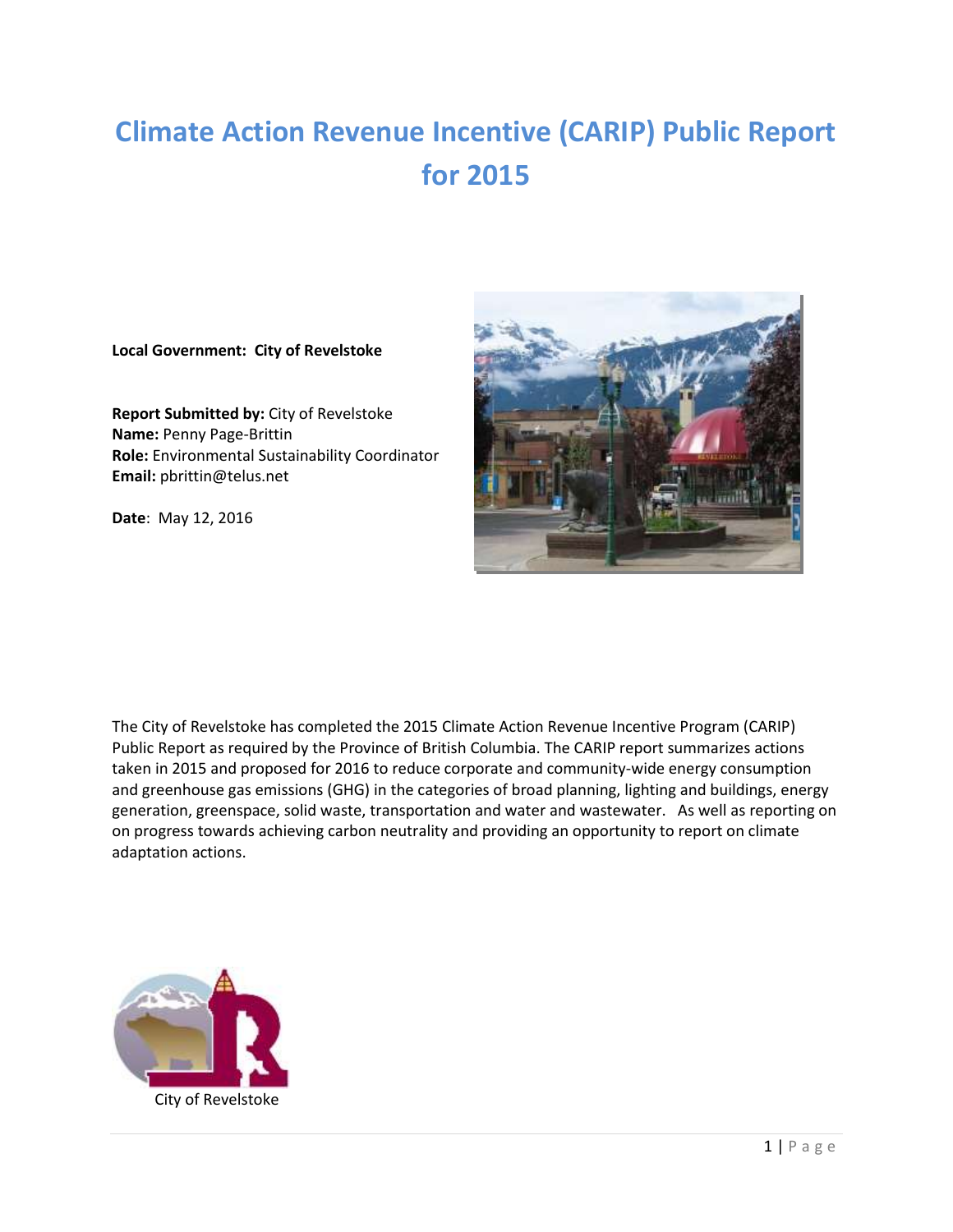# **2015 BROAD PLANNING ACTIONS**

### **Broad Planning Actions**

Broad planning refers to high level planning that sets the stage for GHG emissions reductions, including plans such as Official Community Plans, Integrated Community Sustainability Plans, Climate Action Plans or Community Energy Emissions Plans. Land use planning that focuses on Smart Growth principles (compact, complete, connected, centred) plays an especially important role in energy and GHG reduction.

#### **Community-Wide Actions Proposed for 2016**

Engage the community through the Official Community Plan review process

Update the City's Official Community Plan including the sustainability and environmental sections Create a public display of the Integrated Sustainability Community Plan (ICSP), highlighting actions completed to date and providing an opportunity for the public to comment and identify new community priorities

| <b>Corporate Actions Taken in 2015</b>                                               |  |
|--------------------------------------------------------------------------------------|--|
| Accepted into the FCM Leadership in Asset Management Program                         |  |
| <b>Corporate Actions Proposed for 2016</b>                                           |  |
| Update the 2011 Corporate Energy and GHG Emissions Reduction Strategy                |  |
| Revise the City's asset management policy, strategy and governance framework through |  |
| involvement with the FCM Leadership in Asset Management Program                      |  |
| Develop a levels of service framework to support asset management                    |  |

| <b>Snapshot Questions</b>                                                                                  |            |
|------------------------------------------------------------------------------------------------------------|------------|
| What GHG reduction targets are included in your local government's Official Community Plan                 |            |
| or Regional Growth Strategy? 8% reduction below 2007 levels by 2020                                        |            |
| Are you familiar with the Community Energy and Emission Inventory (CEEI)?                                  | <b>Yes</b> |
| Does your local government use the Community Energy and Emissions Inventory (CEEI) to<br>measure progress? | <b>No</b>  |
| Which of the following does your local government use to guide climate action<br>implementation?           |            |
| Community Energy and Emissions (CEE) Plan                                                                  | <b>Yes</b> |
| Climate Action Plan                                                                                        | <b>No</b>  |
| Integrated Community Sustainability Plan                                                                   | <b>Yes</b> |
| Official Community Plan (OCP)                                                                              | <b>Yes</b> |
| Regional Growth Strategy (RGS)                                                                             | <b>No</b>  |
| Other:                                                                                                     |            |
| Does your local government have a climate action reserve fund?                                             | <b>Yes</b> |
| Does your local government have a Corporate Climate Action Plan?                                           | <b>Yes</b> |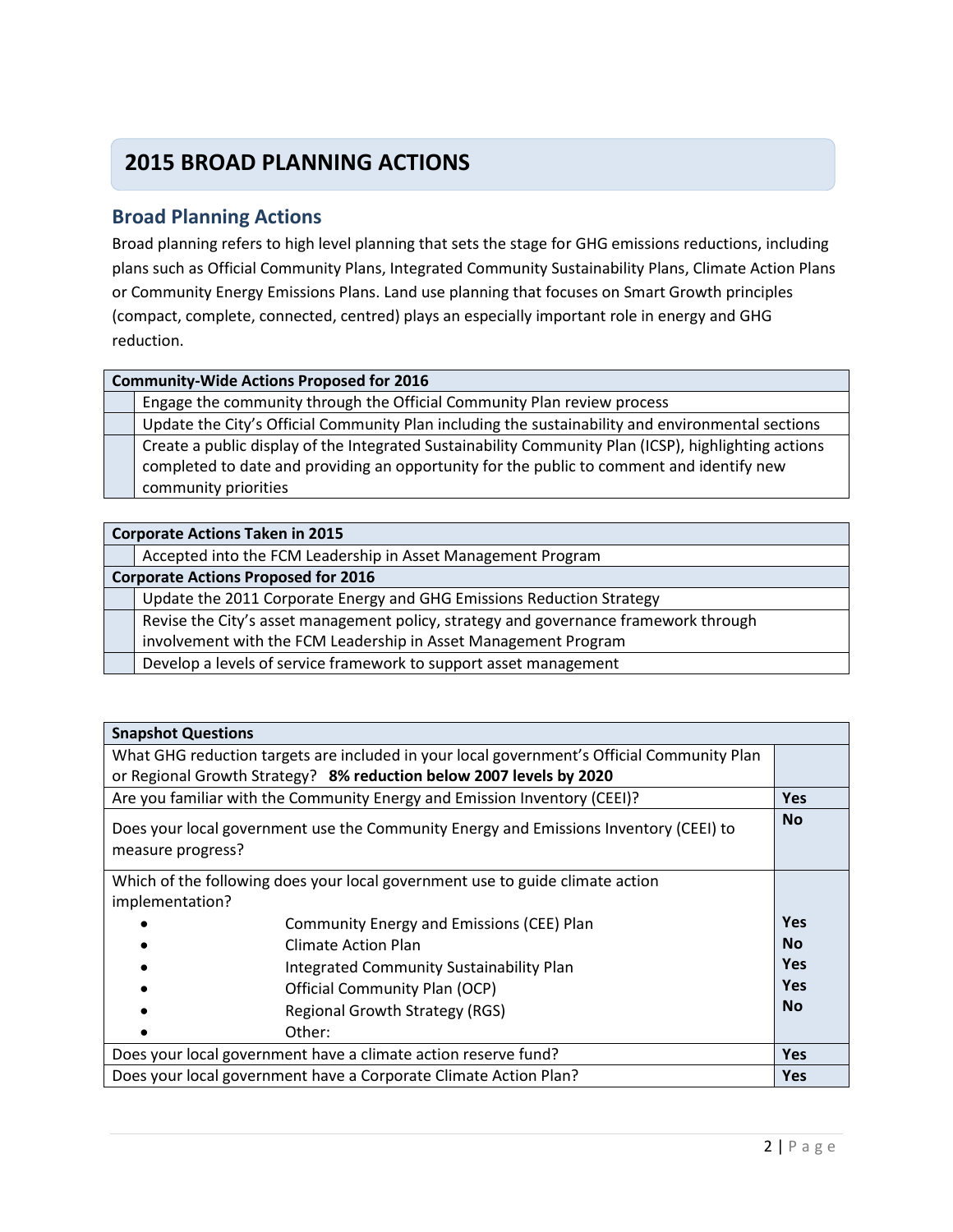# **2015 BUILDINGS AND LIGHTING ACTIONS**

# **Building and Lighting Actions**

Low-carbon buildings use the minimum amount of energy needed to provide comfort and safety for their inhabitants and tap into renewable energy sources for heating, cooling and power. These buildings can save money, especially when calculated over the long term. This category also includes reductions realized from energy efficient street lights and lights in parks or other public spaces.

| <b>Community-Wide Actions Taken in 2015</b>                                |  |
|----------------------------------------------------------------------------|--|
| A building energy audit was completed for the Visual Arts Centre           |  |
| LED streetlights were installed on Mackenzie Ave                           |  |
| Provided a wood stove exchange rebate program                              |  |
| Provided educational information regarding changes to the BC Building Code |  |
|                                                                            |  |
| <b>Community-Wide Actions Proposed for 2016</b>                            |  |
| Continue to provide a wood stove exchange rebate program                   |  |
|                                                                            |  |

| <b>Corporate Actions Taken in 2015</b>                                                             |  |
|----------------------------------------------------------------------------------------------------|--|
| Initiated a building energy audit for the Fire Hall and RCMP building                              |  |
| Completed DDC and lighting upgrades at City Hall                                                   |  |
| Installed a heat recovery ventilator system at Public Works                                        |  |
| Completed upgrades to LED lighting at the Curling rink                                             |  |
| Upgraded DDC controls at the museum and Community Centre                                           |  |
|                                                                                                    |  |
| <b>Corporate Actions Proposed for 2016</b>                                                         |  |
| Explore funding opportunities to increase the number of LED streetlights                           |  |
| Evaluate capital projects and energy saving opportunities identified in the building energy audits |  |
| Lighting upgrades to LED at the museum                                                             |  |
|                                                                                                    |  |

# **2015 ENERGY GENERATION ACTIONS**

# **Energy Generation**

A transition to renewable or low-emission energy sources for heating, cooling and power supports large, long-term GHG emissions reductions. Renewable energy including waste heat recovery (e.g. from biogas and biomass), geo-exchange, micro hydroelectric, solar thermal and solar photovoltaic, heat pumps, tidal, wave, and wind energy can be implemented at different scales, e.g. in individual homes, or integrated across neighbourhoods through district energy or co-generation systems.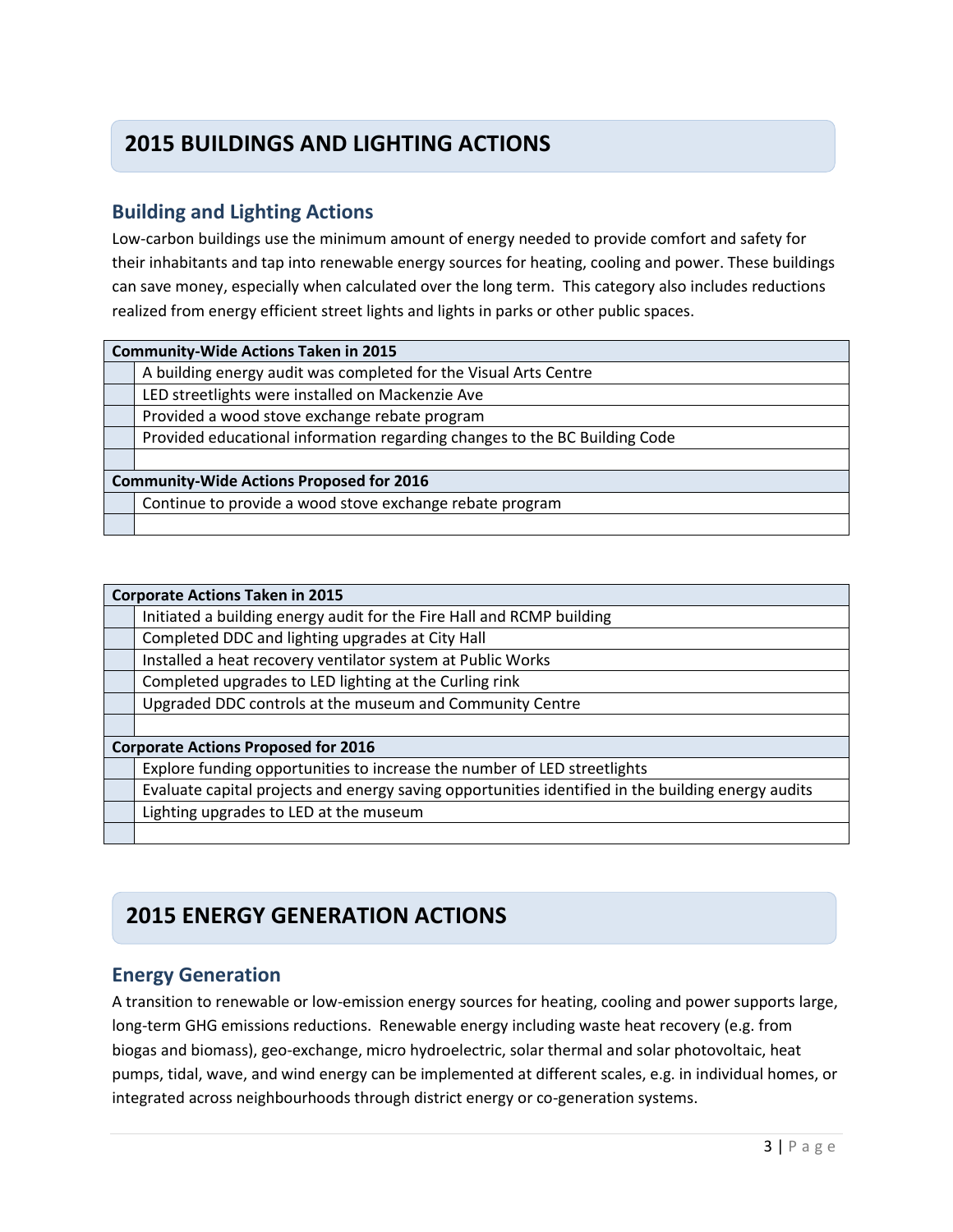| <b>Community-Wide Actions</b> |                                                                                                  |
|-------------------------------|--------------------------------------------------------------------------------------------------|
|                               | Revelstoke Community Energy Corporation (RCEC) provides biomass district heating to 10 buildings |
|                               | in the community                                                                                 |
|                               |                                                                                                  |

| <b>Corporate Actions Proposed for 2016</b> |                                                                                           |
|--------------------------------------------|-------------------------------------------------------------------------------------------|
|                                            | Evaluate site suitability for geoexchange heating potential for the Water Treatment Plant |
|                                            |                                                                                           |

| <b>Snapshot Questions</b>                                                                                                                                           |            |
|---------------------------------------------------------------------------------------------------------------------------------------------------------------------|------------|
| Is your local government operating a district energy system?                                                                                                        | Yes        |
| Is your local government developing or constructing a renewable energy project?                                                                                     | <b>No</b>  |
| Is your local government operating a renewable energy project?                                                                                                      | Yes        |
| Are you aware of the Integrated Resource Recovery guidance page on the BC Climate Action<br>Toolkit? http://www.toolkit.bc.ca/tool/integrated-resource-recovery-irr | <b>Yes</b> |

### **Greenspace 2015 GREENSPACE/ NATURAL RESOURCE PROTECTION ACTIONS**

Greenspace/Natural Resource Protection refers to the creation of parks and greenways, boulevards, community forests, urban agriculture, riparian areas, gardens, recreation/school sites, and other green spaces, such as remediated brownfield/contaminated sites as well as the protection of wetlands, waterways and other naturally occurring features.

| <b>Community-Wide Actions Taken in 2015</b> |                                                                                          |  |
|---------------------------------------------|------------------------------------------------------------------------------------------|--|
|                                             | A Food Security Coordinator was hired to implement actions in the Food Security Strategy |  |
|                                             |                                                                                          |  |
|                                             | <b>Community-Wide Actions Proposed for 2016</b>                                          |  |
|                                             | Continue to implement recommendations in the Food Security Strategy                      |  |
|                                             | Continue to support community gardens                                                    |  |
|                                             | Continue to support the farmers market                                                   |  |
|                                             | Continue to be a member of the Columbia Shuswap Invasive Species Society                 |  |
|                                             |                                                                                          |  |

| <b>Corporate Actions Taken in 2015</b>             |  |
|----------------------------------------------------|--|
| Parks staff completed an invasive species workshop |  |
|                                                    |  |
|                                                    |  |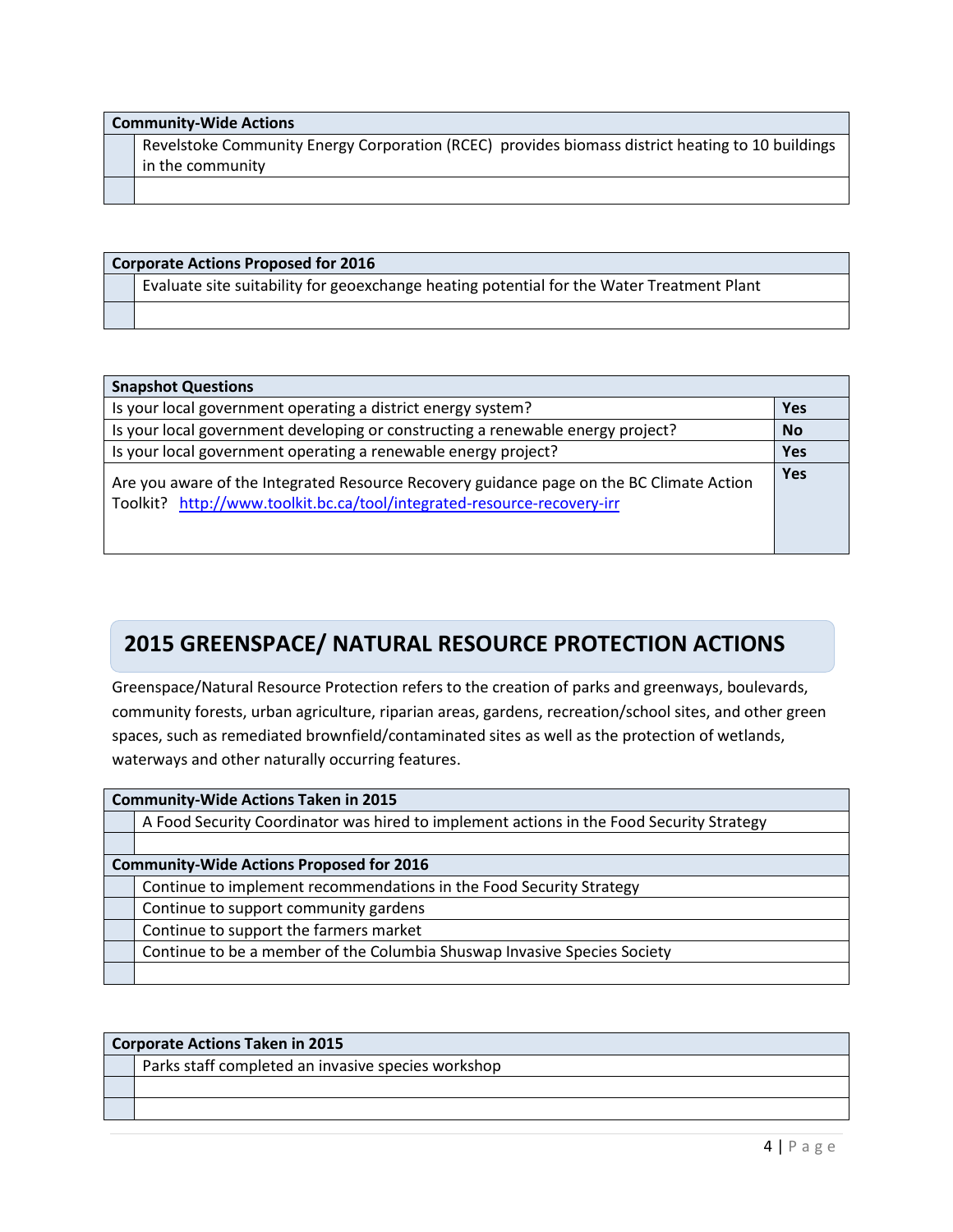| <b>Corporate Actions Proposed for 2016</b>                                                               |  |
|----------------------------------------------------------------------------------------------------------|--|
| Evaluate the feasibility of increasing parkland/river access as part of the Front and Wales Lift Station |  |
| Project and the Envision Sustainability Infrastructure evaluation                                        |  |
| Continue to replace trees as needed                                                                      |  |
|                                                                                                          |  |

#### **Snapshot Question**

| Does your local government have urban forest policies, plans or programs? | Yes |
|---------------------------------------------------------------------------|-----|
|                                                                           |     |

# **2015 SOLID WASTE ACTIONS**

### **Solid Waste**

Reducing, reusing, recycling, recovering and managing the disposal of the residual solid waste minimizes environmental impacts and supports sustainable environmental management, greenhouse gas reductions, and improved air and water quality.

| <b>Community-Wide Actions Taken in 2015</b>                                                 |  |
|---------------------------------------------------------------------------------------------|--|
| The 2009 Solid Waste Management Plan was revised and updated to include a new five year     |  |
| implantation schedule                                                                       |  |
|                                                                                             |  |
| <b>Community-Wide Actions Proposed for 2016</b>                                             |  |
| A food recovery workshop was completed to identify ways to recover useable food and reduce  |  |
| organics entering the landfill                                                              |  |
| The regional district plans to implement a commercial organic waste diversion pilot program |  |
|                                                                                             |  |

| <b>Corporate Actions Taken in 2015</b>                                                                  |  |  |
|---------------------------------------------------------------------------------------------------------|--|--|
| The responsibility for curbside recycling collection was transferred to industry through Multi          |  |  |
| Material British Columbia (MMBC)                                                                        |  |  |
|                                                                                                         |  |  |
| <b>Corporate Actions Proposed for 2016</b>                                                              |  |  |
| In conjunction with the regional district evaluate the feasibility and funding opportunities to process |  |  |
| organic waste at the Revelstoke Landfill                                                                |  |  |
| Reduce the allowable garbage limit from two containers to one to encourage recycling and reduce         |  |  |
| waste landfilled                                                                                        |  |  |
| Implement a Garbage App including an on line tool to aid in the transition to a four day collection     |  |  |
| system and encourage diversion of waste                                                                 |  |  |
| Continue to compost coffee grounds at City Hall                                                         |  |  |
| Review options for bear proof centralized bins for mobile home parks                                    |  |  |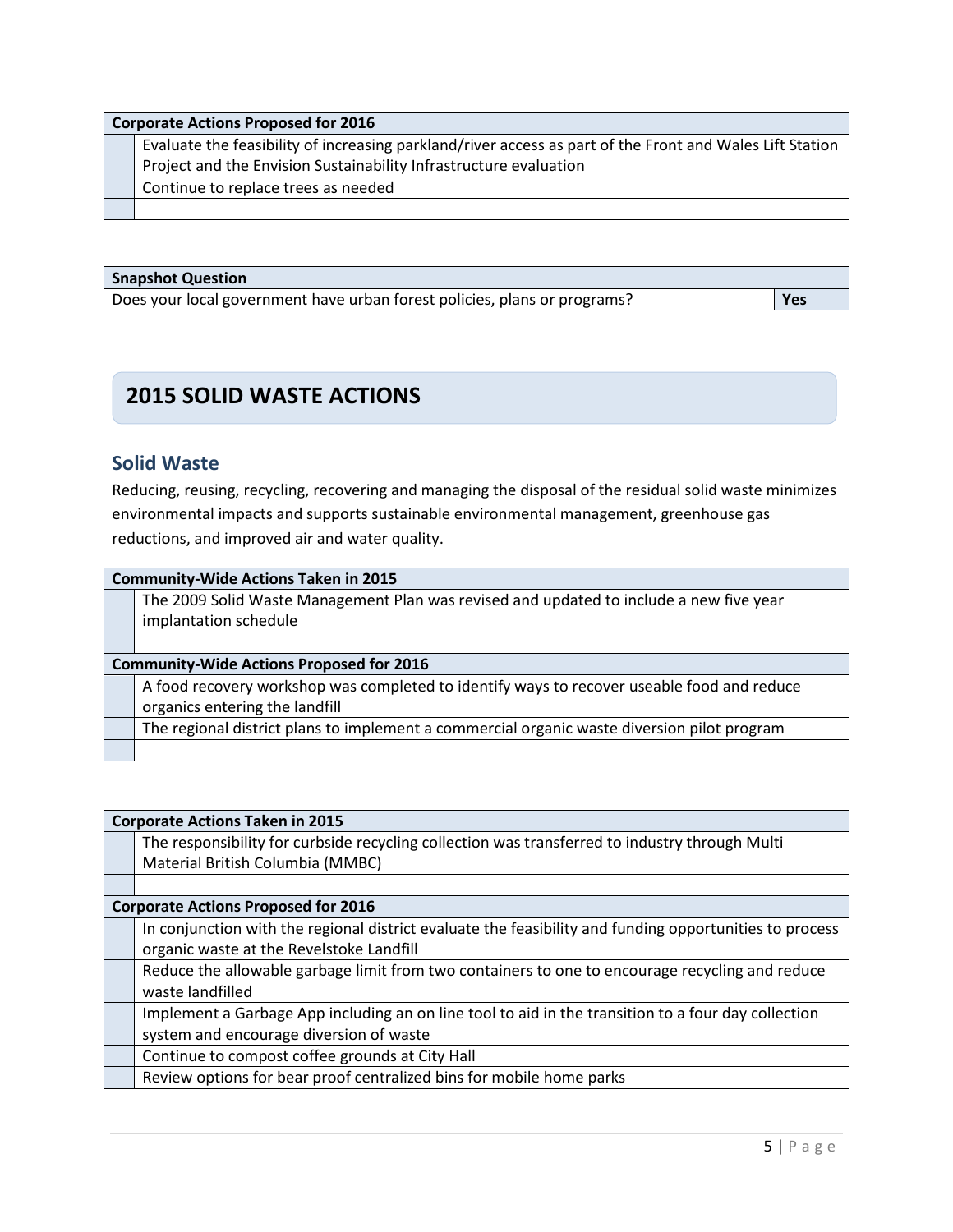| <b>Snapshot Questions</b>                                                                   |            |
|---------------------------------------------------------------------------------------------|------------|
| Does your local government have construction and demolition waste reduction policies, plans | Yes        |
| or programs?                                                                                |            |
| Does your local government have organics reduction/diversion policies, plans or programs?   | <b>Yes</b> |

# **2015 TRANSPORTATION ACTIONS**

# **Transportation**

Transportation actions that increase transportation system efficiency, emphasize the movement of people and goods, and give priority to more efficient modes, e.g. walking, cycling, ridesharing, and public transit, can contribute to reductions in greenhouse gas emissions and more livable communities.

| <b>Community - Wide Actions Taken in 2015</b>                                        |  |
|--------------------------------------------------------------------------------------|--|
| An electric vehicle charging station was installed at the visitor information centre |  |
|                                                                                      |  |
| <b>Community-Wide Actions Proposed for 2016</b>                                      |  |
| Continue to support bike to work week                                                |  |
| Conduct stakeholder engagement to improve efficiencies in the transit system         |  |
|                                                                                      |  |

| <b>Corporate Actions Taken in 2015</b>                                     |  |  |
|----------------------------------------------------------------------------|--|--|
| Completed an E3 Fleet review                                               |  |  |
|                                                                            |  |  |
| <b>Corporate Actions Proposed for 2016</b>                                 |  |  |
| Utilize GPS monitoring of the fleet to evaluate fuel efficiency and idling |  |  |
| Evaluate recommendation in the fleet review                                |  |  |
|                                                                            |  |  |

| <b>Snapshot Questions</b> |                                                                                                                                                                                                                                          |            |
|---------------------------|------------------------------------------------------------------------------------------------------------------------------------------------------------------------------------------------------------------------------------------|------------|
|                           | Does your local government have policies, plans or programs to support:                                                                                                                                                                  |            |
|                           | Walking                                                                                                                                                                                                                                  | <b>Yes</b> |
|                           | Cycling                                                                                                                                                                                                                                  | <b>Yes</b> |
|                           | <b>Transit Use</b>                                                                                                                                                                                                                       | <b>Yes</b> |
|                           | Electric Vehicle Use                                                                                                                                                                                                                     | <b>No</b>  |
|                           | Other                                                                                                                                                                                                                                    |            |
|                           | Does your local government have a transportation demand management (TDM) strategy (e.g.<br>to reduce single-vehicle occupancy trips, increase travel options, provide incentives to<br>encourage individuals to modify travel behavior)? | <b>No</b>  |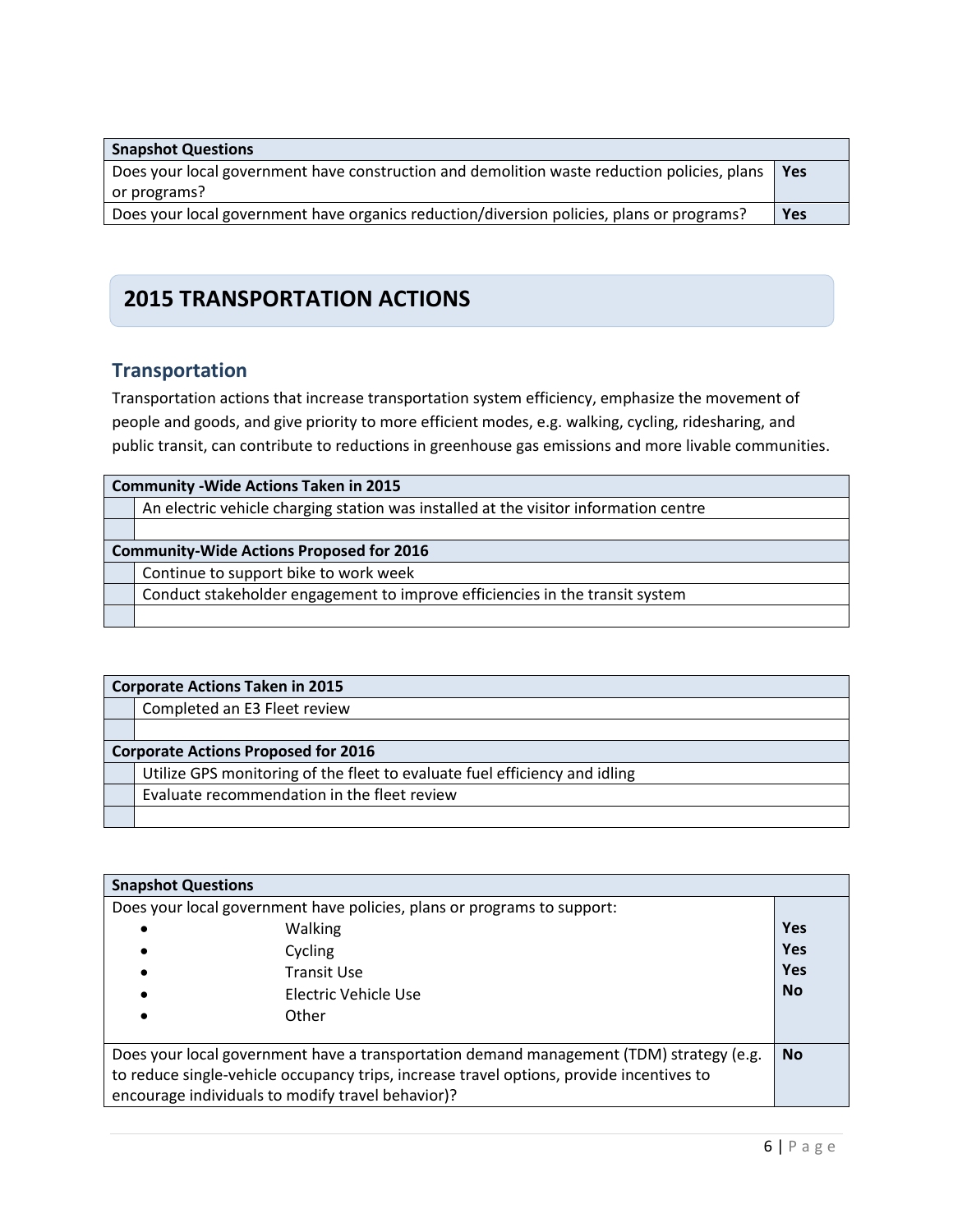# **2015 WATER AND WASTEWATER ACTIONS**

### **Water and Wastewater**

Managing and reducing water consumption and wastewater is an important aspect of developing a sustainable built environment that supports healthy communities, protects ecological integrity, and reduces greenhouse gas emissions.

| <b>Community-Wide Actions Taken in 2015</b>                                                    |  |  |
|------------------------------------------------------------------------------------------------|--|--|
| Water conservation education and items were provided to residents at farmers markets and other |  |  |
| public events                                                                                  |  |  |
|                                                                                                |  |  |
| <b>Community-Wide Actions Proposed for 2016</b>                                                |  |  |
| Continue to provide water conservation education and items to residents at farmers markets and |  |  |
| other public events                                                                            |  |  |
|                                                                                                |  |  |

| <b>Corporate Actions Taken in 2015</b>                                                           |  |  |
|--------------------------------------------------------------------------------------------------|--|--|
| Replaced three district water meters to better understanding water use and aid in leak detection |  |  |
| The City is a member of CBT Water Smart program                                                  |  |  |
|                                                                                                  |  |  |
| <b>Corporate Actions Proposed for 2016</b>                                                       |  |  |
| Amend the water restriction bylaw to include different levels and restriction requirements       |  |  |
| Upgrade the Arrow Heights PRV, including installation of a new flow meter and electronic flow    |  |  |
| control                                                                                          |  |  |
| Continue to be a member of the CBT Water Smart program                                           |  |  |
|                                                                                                  |  |  |

| <b>Snapshot Questions</b>                                                       |     |
|---------------------------------------------------------------------------------|-----|
| Does your local government have water conservation policies, plans or programs? | Yes |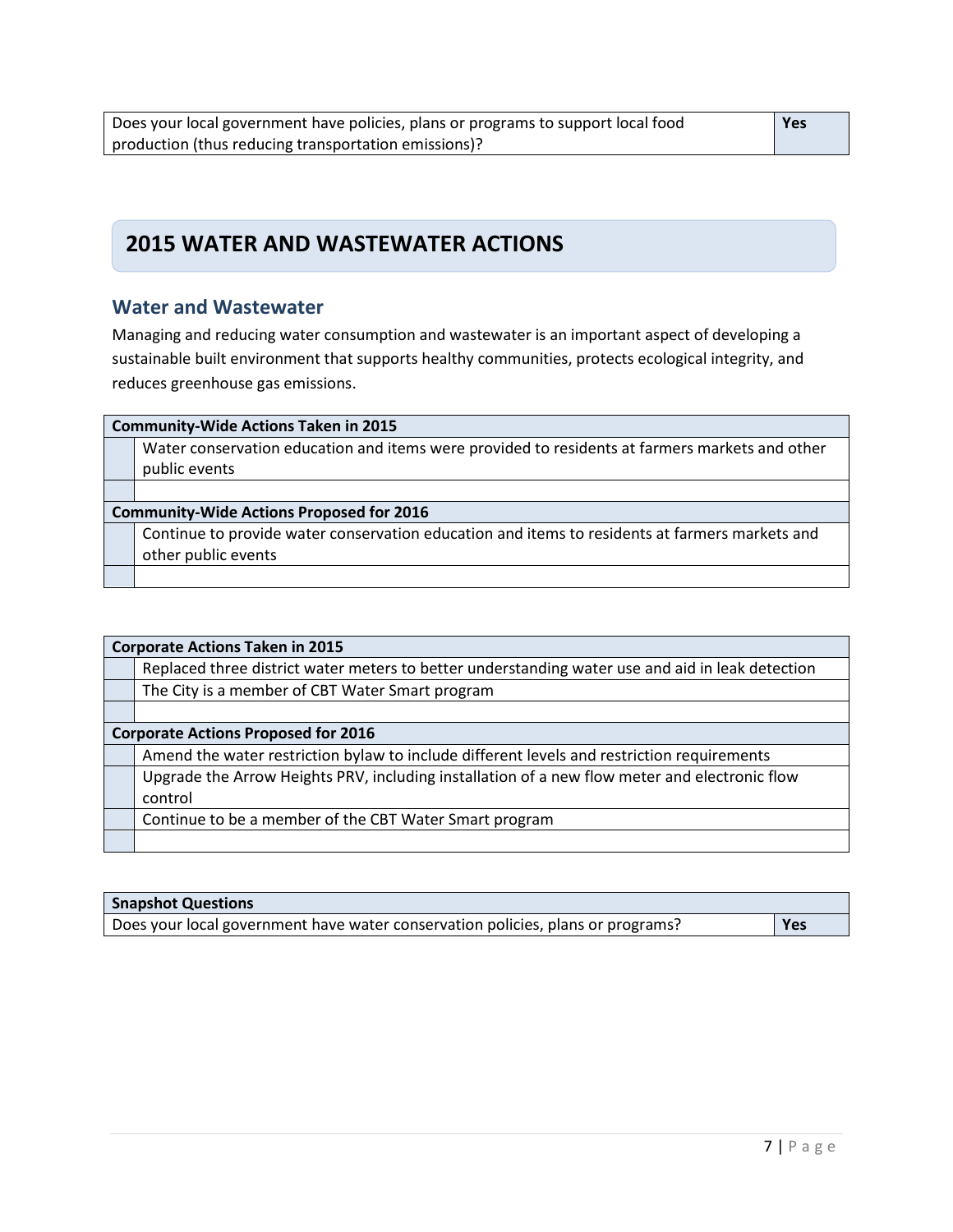# **2015 CLIMATE CHANGE ADAPTATION ACTIONS**

### **Climate Change Adaptation**

For local governments, adaptation to a changing climate can take the form of changes in policy, management, technology and behaviour that minimize negative impacts or exploit opportunities. It can involve both "hard" and "soft" solutions, including: changes in infrastructure engineering, planning, zoning, bylaws, and public education.

| Community-Wide Actions Proposed for 2016 |
|------------------------------------------|
|                                          |

Complete a Storm Water Management plan which considers climate change adaptation

#### **Corporate Actions Taken in 2015**

The City's Environmental Sustainability Coordinator is a member of CBT Climate Resilience Program Development Steering Committee

#### **Corporate Actions Proposed for 2016**

Install flow monitoring on Greeley Creek

| <b>Snapshot Questions</b>                                                                                                                   |            |
|---------------------------------------------------------------------------------------------------------------------------------------------|------------|
| Are you aware of the Plan2Adapt guidance page on the <i>BC Climate Action Toolkit?</i>                                                      | <b>Yes</b> |
| Are you aware of the Preparing for Climate Change, An Implementation Guide for Local<br>Governments in BC on the BC Climate Action Toolkit? | <b>Yes</b> |
| Have you visited the climate change adaptation guidance page on the <i>BC Climate Action</i><br>Toolkit?                                    | Yes        |

# **2015 OTHER CLIMATE ACTIONS**

### **Other Climate Actions**

This section provides local governments the opportunity to report other climate actions that are not captured in the categories above.

#### **Corporate Actions Proposed for 2016**

The City contracts an Environmental Sustainability Coordinator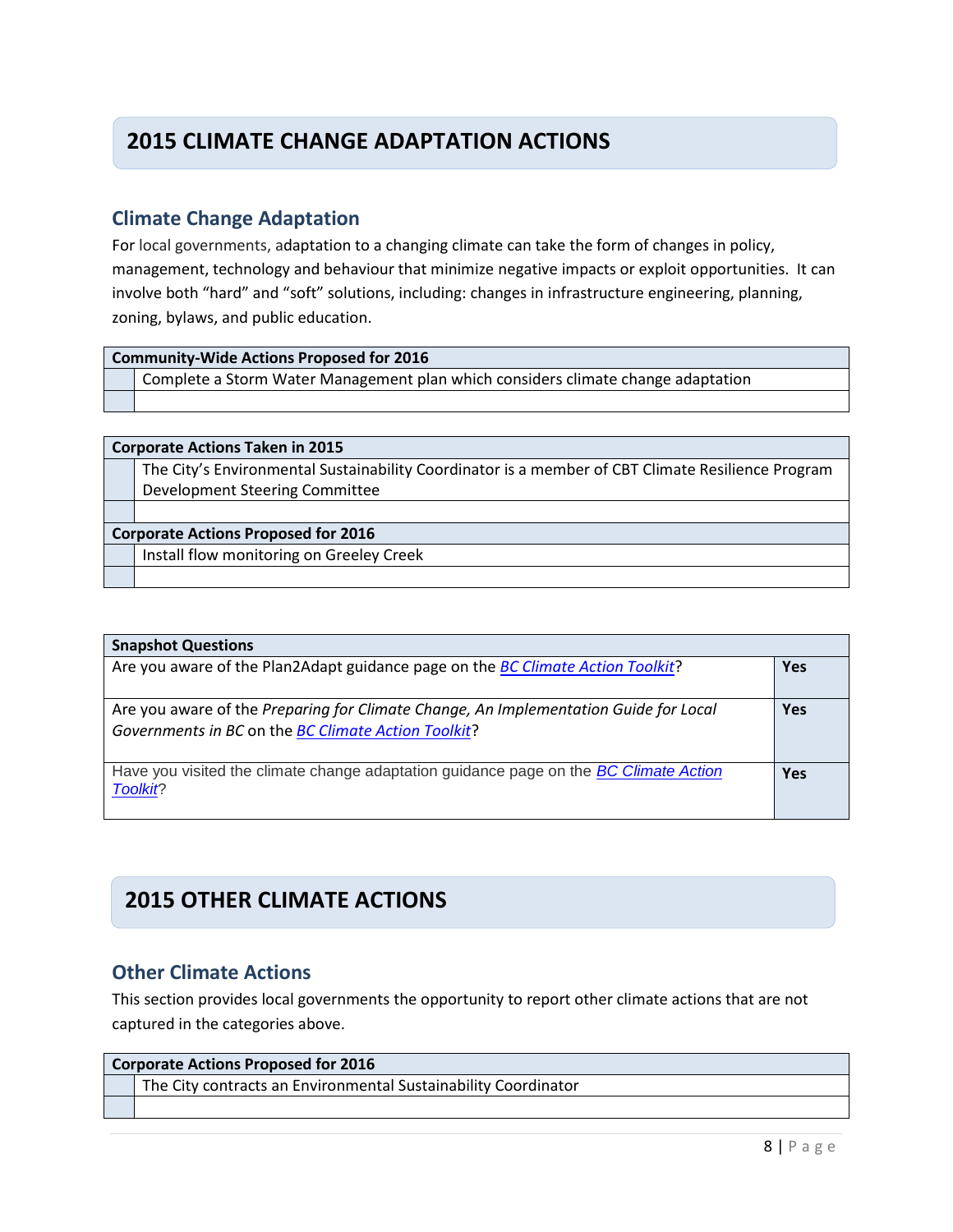# **INNOVATION AND PEER-TO-PEER LEARNING**

### **Innovation**

This section provides the opportunity to showcase an innovative Corporate and/or Community-Wide reduction or adaptation activity that your local government has undertaken and that has had a significant impact or has the potential to have a significant impact. Projects included here may be featured as success stories on the B.C. Climate Action Toolkit and/or shared with other local governments to inspire further climate action. Please add links to additional information where possible.

#### **Community-Wide Innovative Action**

The City's resort shuttle bus has been a big success. Since the 2008/2009 ski season, the City of Revelstoke, the Revelstoke Accommodation Association (RAA), and the Revelstoke Mountain Resort (RMR) have partnered to provide shuttle bus service between the city and resort. In the first year the service saw approximately 15,000 trips. Since then additional buses have been added and the 2013/14 season saw ridership increase to 46,000 trips, an increase of more than 300% since the service began. It is estimated the shuttle buses save approximately 70 tonnes of CO2e annually.

# **Programs, Partnerships and Funding Opportunities**

Local governments often rely on programs, partnerships and funding opportunities to achieve their climate action goals. Please share the names of programs and organizations that have supported your local government's climate actions by listing each entry in the appropriate box below.

#### **Programs and Funding**

FCM Green Municipal Fund Columbia Basin Trust Environmental initiative UBCM Strategic Priority Fund – Capacity Building Resort Municipality Initiative fund North Columbia Environmental Society Bike to Work week Columbia Shuswap Invasive Species Society CBT Water Smart Revelstoke Accommodation Association Revelstoke Mountain Resort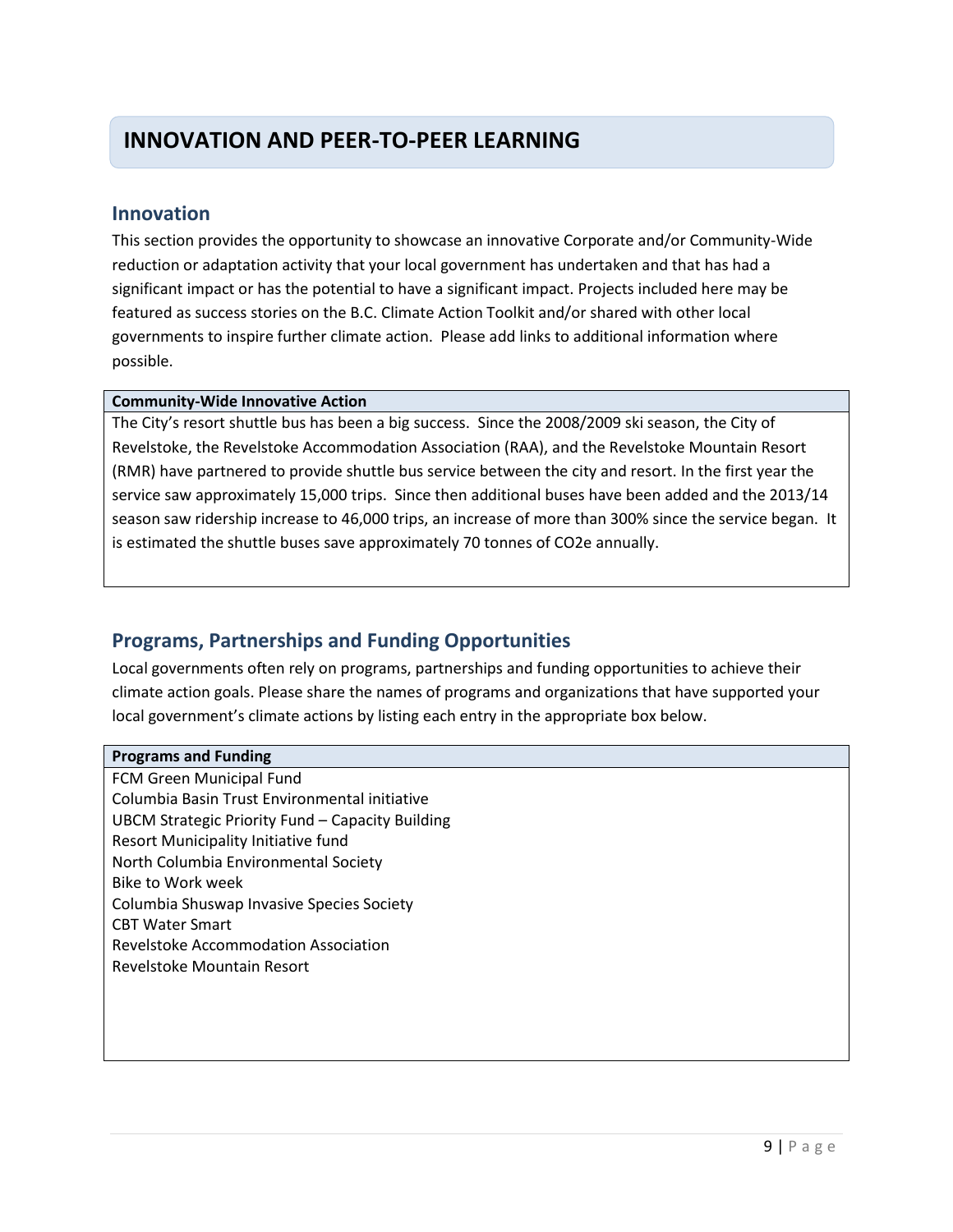# **2015 CARBON NEUTRAL REPORTING**

### **Reporting Emissions**

| Did you measure your local government's corporate GHG emissions in 2015?       | Yes  |
|--------------------------------------------------------------------------------|------|
| (Yes/No)                                                                       |      |
|                                                                                |      |
| If your local government measured 2015 corporate GHG emissions, please report  | 1030 |
| the number of corporate GHG emissions (in tonnes of carbon dioxide equivalent) |      |
| from services delivered directly by your local government:                     |      |
|                                                                                |      |
| If your local government measured 2015 corporate GHG emissions, please report  | 68   |
| the number of corporate GHG emissions (in tonnes of carbon dioxide equivalent) |      |
| from contracted services:                                                      |      |
| <b>TOTAL A: CORPORATE GHG EMISSIONS FOR 2015</b>                               | 1098 |
|                                                                                |      |

### **Reporting Reductions and Offsets**

To be carbon neutral, a local government must balance their TOTAL corporate GHG emissions by one or a combination of the following actions:

- undertake Option 1 Projects (GCC-supported)
- undertake Option 2 Projects (alternative) community GHG emissions reduction projects that meet project eligibility requirements
- purchase carbon offsets from a credible offset provider

The City did not undertake any Green Communities Committee supported projects outside of the corporate scope to reduce our corporate emissions.

The City has chosen in 2015 to not purchase carbon offsets to be carbon neutral, but will continue to make progress toward being carbon neutral.

# **GCC CLIMATE ACTION RECOGNITION PROGRAM**

# **Green Communities Committee (GCC) Climate Action Recognition Program**

The joint Provincial-UBCM Green Communities Committee (GCC) is pleased to be continuing the Climate Action Recognition Program again this year. This multi-level program provides the GCC with an